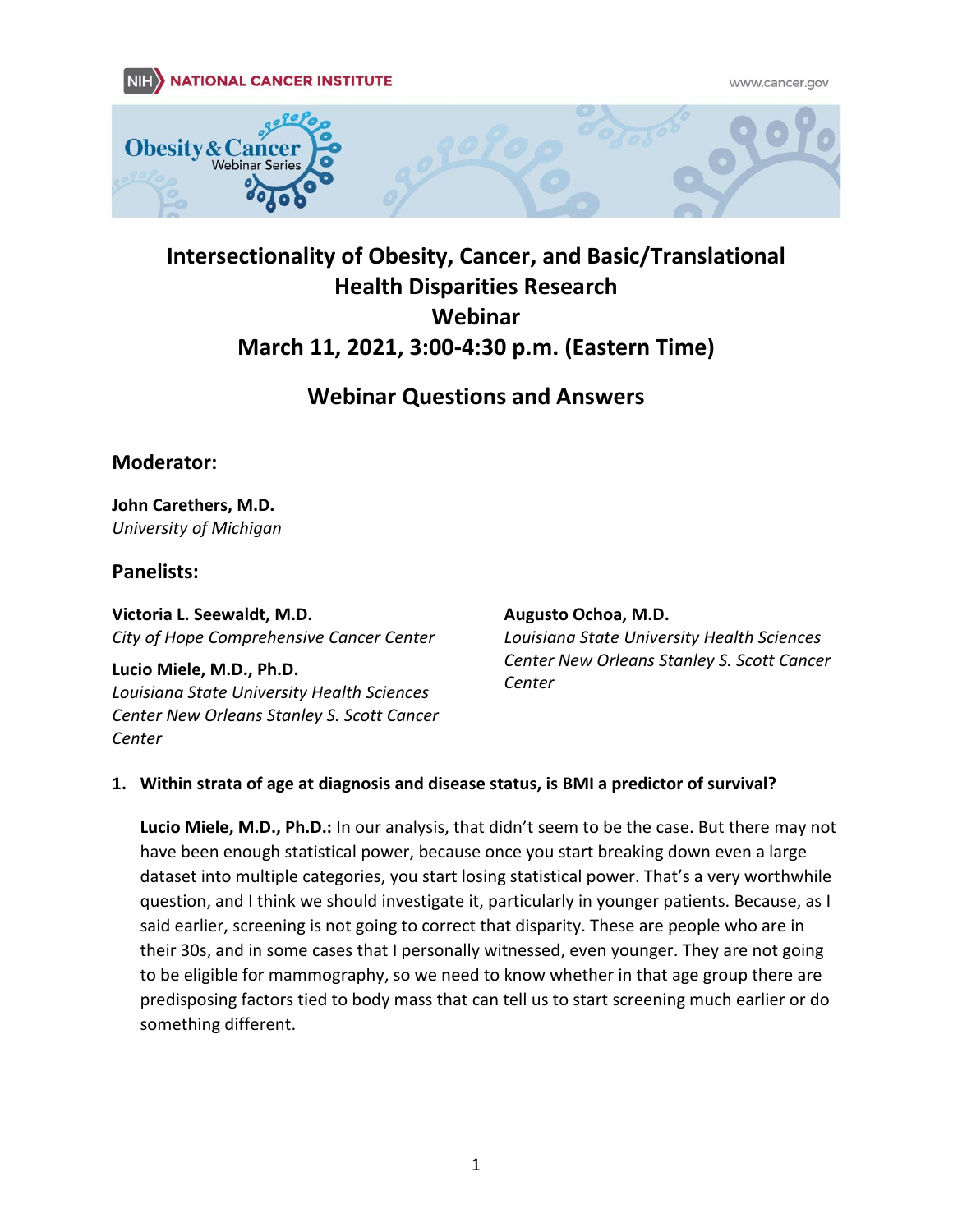#### **2. There is significant individual variability in insulin resistance—what about Asians?**

**Victoria Seewaldt, M.D.:** Yes, this is really important. In Los Angeles, we have people who are sixth- and even seventh-generation American who came originally from Asia, China in particular. As these individuals have adopted Western diets, their BMIs have increased proportionally. It's really easy to get fooled because you may see a woman in clinic who is Asian and has a BMI of 22 or 23. With a Northern European-centric view of medicine, you may say that a BMI of 22 or 23 is perfect. Actually, these individuals have a very high likelihood, particularly if they're in their 50s and 60s of being pre-diabetic or having type-2 diabetes. So, it's very important to think carefully about the person and not just apply cookie-cutter, one-size-fits-all Northern European-centric medicine to the diverse individuals who live in the United State. Many women, not just Asians, are at increased risk for type-2 diabetes and pre-diabetes. Those from India, the Middle East, and the Philippines are at risk at a BMI that for Northern Europeans would be considered low risk. Unfortunately, most of the world's insulin sensitivity and metabolic dysfunction is not captured by a Northern European-centric viewpoint.

#### **3. Is bariatric surgery the only hope for obese people who are having trouble losing weight?**

**Augusto Ochoa, M.D.:** No, bariatric surgery is one of many approaches to addressing extreme obesity and metabolic syndrome, but it is clearly not the only approach. Work done with other approaches including diet and exercise have also shown some benefit. For example, a study comparing the effect on weight loss on inflammation in adolescent girls with asthma through diet and exercise showed an improvement in inflammatory markers in those individuals who achieved significant weight loss and control of metabolic syndrome. I also understand that Dr. Seewaldt has been doing some similar work with patients with breast cancer.

**Victoria Seewaldt, M.D.:** I don't think we have the data that Dr. Ochoa would like us to have. We have been partnering with women who start metformin and test whether we're able to reverse their prediabetes and insulin resistance. In our ongoing ALLIANCE trial testing metformin vs. placebo in women with precancerous breast changes (cytologic atypia), we will be testing whether metformin decreases inflammatory score in the breast aspirates. We haven't finished collecting all our data, so I can't comment at this point, but I'm hoping that we can get this data soon for Dr. Ochoa.

### **4. Is epigenetics primarily related to socioeconomics?**

**Victoria Seewaldt, M.D.:** I'm going to talk about epigenetics, and then I think I'm going to need some help from my friends. People who live in underserved neighborhoods lack access to healthy foods; are exposed to carcinogens in the air, water, and soil; and are likely to develop type-2 diabetes. The first step in developing diabetes is insulin-resistances (high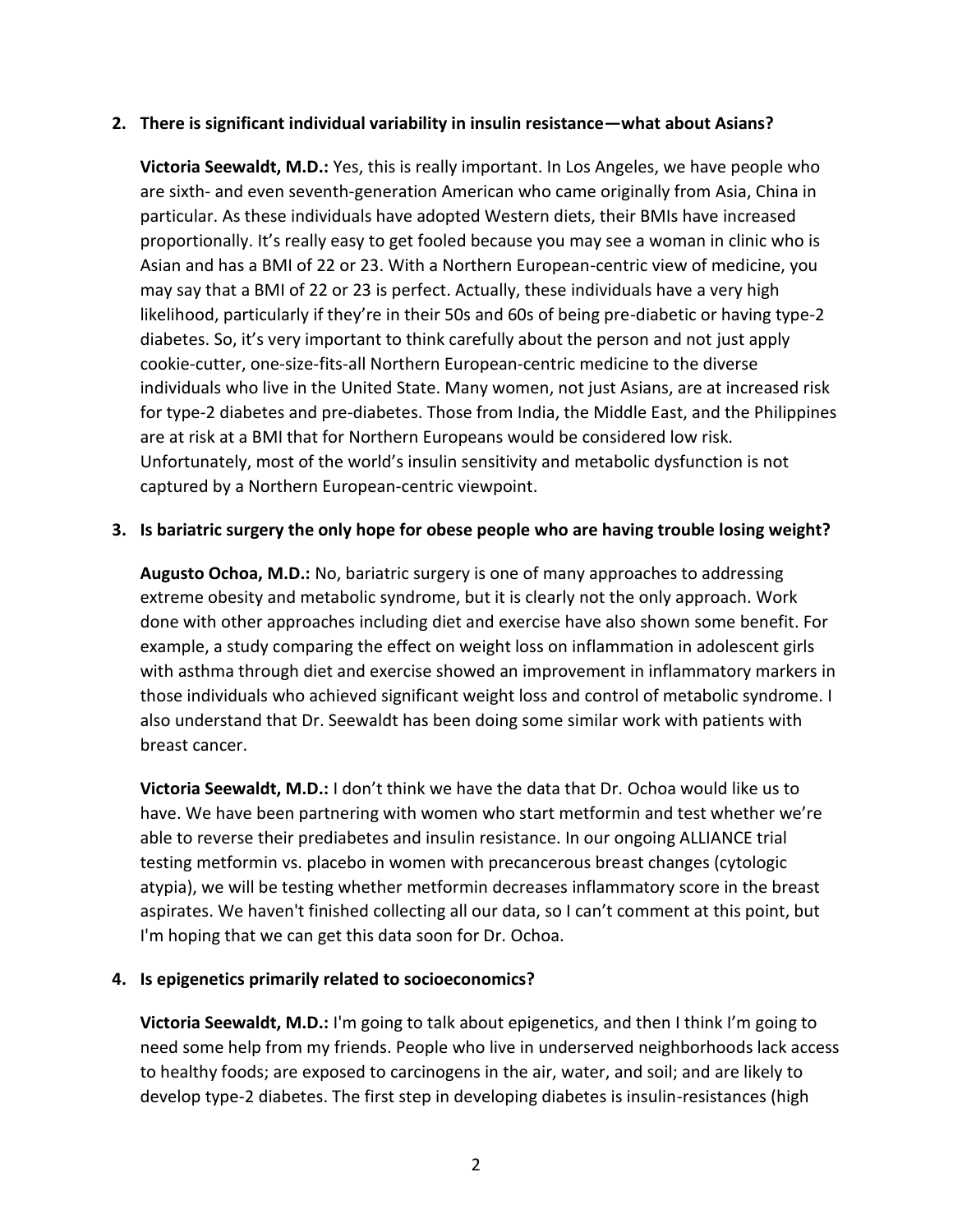insulin and ultimately high glucose). One thing that is known about high insulin and glucose is that insulin/glucose overdrives the mitochondria, and there is excess production of acetylco-A. Unless it is being transcribed, DNA is normally wound around histones. DNA (which is negatively charged) is attracted to lysine residues on the histone (which are positively charges). However, if there is high production of acetyl co-A, the acetyl-co-A binds to histone lysines and displaces the DNA on the histones. This displacement results in inappropriate transcription.

There are many other epigenetic changes brought on by high insulin and high glucose. In people with type I diabetes, Rama Natarajan from City of Hope found that high insulin and glucose (poor metabolic control) resulted in permanent epigenetic changes that drove damage to large and small blood vessels that could not be reversed ("epigenetic memory"). We strongly suspect that in individuals at risk for type-2 diabetes, early identification and prevention of pre-diabetes can prevent epigenetic damage and damage to the blood vessels. What we don't know is whether early detection and reversal of prediabetes/insulin-resistance can reverse pre-existing damage. In any event, damage to the blood vessels starts very early. There is a need for health care for all people, particularly those living in underserved zip codes, to provide consistent early detection and prevention.

**Lucio Miele, M.D., Ph.D.:** Everybody's familiar with the famous study of Pima Indians in Arizona and Mexico. It was an NIH study, in which investigators that are now at Pennington Biomedical Research Center participated. People hunted for the genes responsible for the dramatic difference in obesity and diabetes between north and south of the border and found nothing. And eventually, it turned out that this is a very genetically homogeneous population. The difference was epigenetic and inheritable. That's the scary part.

**Augusto Ochoa, M.D.:** There is a relatively new concept in immunology on "trained myeloid cells," which is caused by epigenetic changes. These trained myeloid cells then develop an increased or a suppressed response to secondary signals coming from cancer or infectious agents. There is also an increasing body of literature showing how dietary elements may modify these trained myeloid cells. However, I believe we are still using very blunt instruments to understand what's happening. We will need to use finer tools to understand the biological implication of these epigenetic changes. An example is a recent publication by Marcia Haigis's group from Harvard showing epigenetic changes in T cells in an obese tumor microenvironment in mice. I believe this is the type of information that will help us better understand the effect of obesity on inflammation.

# **5. If BMI is not the predictor, what aspect of obesity and/or inflammation could be a predictive marker?**

**Lucio Miele, M.D., Ph.D.:** In my opinion, we need to look at laboratory parameters. There is something called the Edmonton obesity staging scale, which includes a lot of other data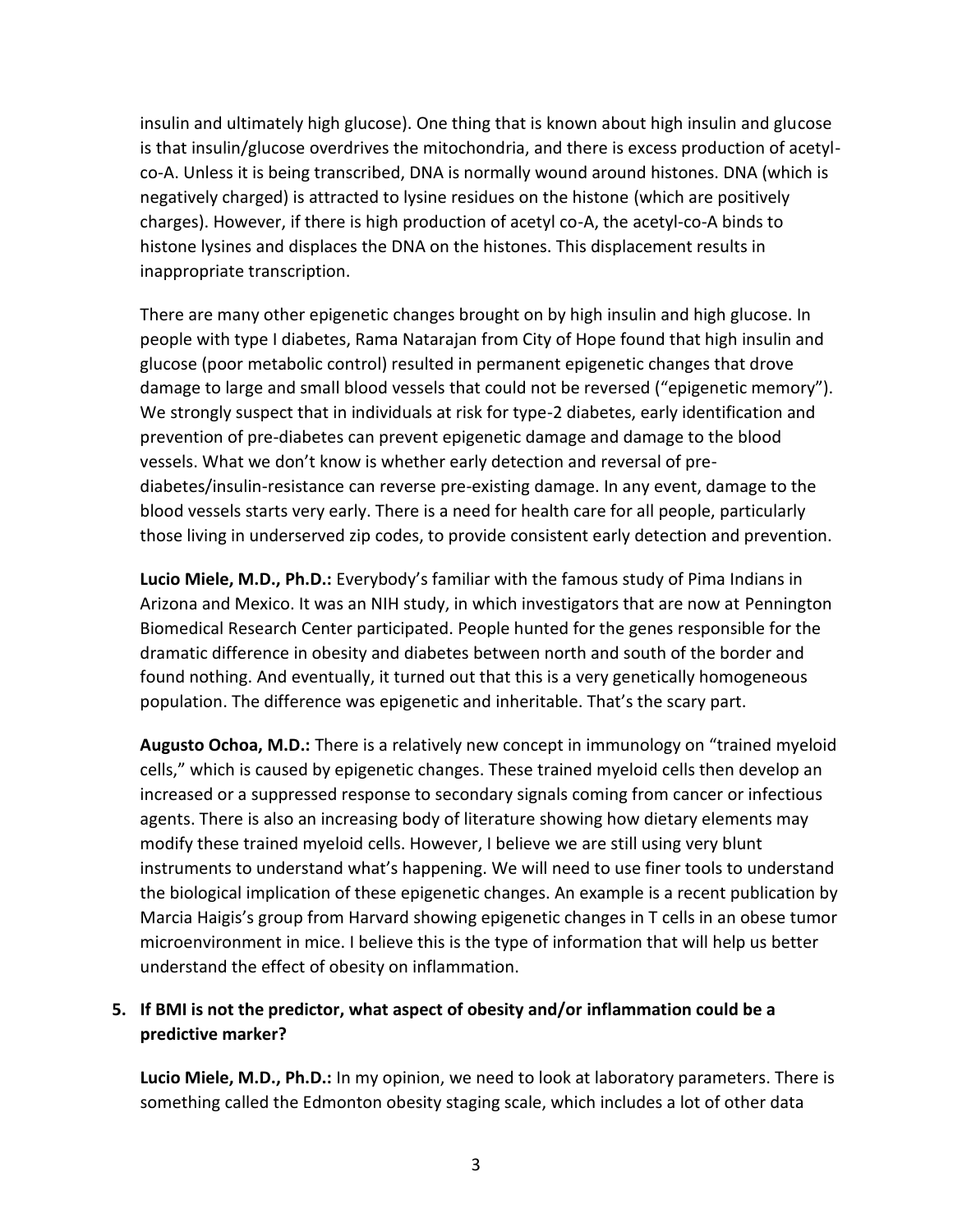elements, some of which can be derived from the EHR. We actually have written code to calculate an EOSS (Edmonton Obesity Staging System) score from the EHR. It's a lot more laborious than simply measuring people, but it tells you whether somebody has elevated hemoglobin HgbA1c and whether somebody's hyperinsulinemic as defined by the diagnosis of prediabetes. You can pull out the labs that let you determine whether somebody has metabolic syndrome. We've got to look at the clinical chemistry as amenable, in addition to just body mass.

**Victoria Seewaldt, M.D.:** I agree with Dr. Miele very strongly here. I think we need more studies. And I think that we need studies that consider the whole person. As all of our speakers have alluded to, this type of study is more difficult, but really understanding individuals rather than one-size-fits all generalizations is going to be key to really starting to look at what predicts, like Dr. Ochoa said, tissue inflammation. Just looking at BMI alone is really not giving us the entire picture.

**6. Along these lines of BMI, should the field be moving towards using DEXA scans (bone density scan) as a more accurate predictor of a person's health/adiposity (fat:muscle:bone ratios)? Maybe this measurement will allow researchers to increase the resolution of our experimental approaches?** 

**Victoria Seewaldt, M.D.:** I've got to hearken back to all of our breast cancer trials. While I think people haven't specifically used DEXA scans, they've used waist-hip measurements. And even using waist-hip measurements, the results have been complex. I agree that it's very reasonable to look in more detail at the distribution of the fat and look, as I think Dr. Ochoa said, with finer tweezers. However, I think we also have to look at metabolic health and biomarkers, particularly tissue-based biomarkers.

# **7. Could HOMA-IR (Homeostatic Model Assessment of Insulin Resistance) be used instead of BMI? Some populations are more insulin-resistant by HOMA-IR for the same BMI.**

**Victoria Seewaldt, M.D.:** Yes, and we're using that currently in our ALLIANCE trial, but I think, as the other panelists have alluded to, we're only scratching the surface. As illustrated by Dr. Ochoa's example of people with, 1) inflamed fat vs. 2) people who have high BMIs and no inflammation, we still need to think deeper than we're doing. I'd like to make a pitch here for the importance of improved healthcare. In Louisiana with the adoption of the Affordable Care Act, they've really made an impact on the health of their state. But what happens is that, for a lot of women, there's fragmented healthcare. For example, a woman goes in for her pregnancy care. She may gain some weight, she may have gestational diabetes, but like many women, when her pregnancy ends, she doesn't have the healthcare coverage to go and deal with the prediabetes or insulin resistance that might have occurred. If a woman then has a second pregnancy, it is likely that her pre-diabetes and insulin-resistance will be worse. This argues for early and consistent healthcare because the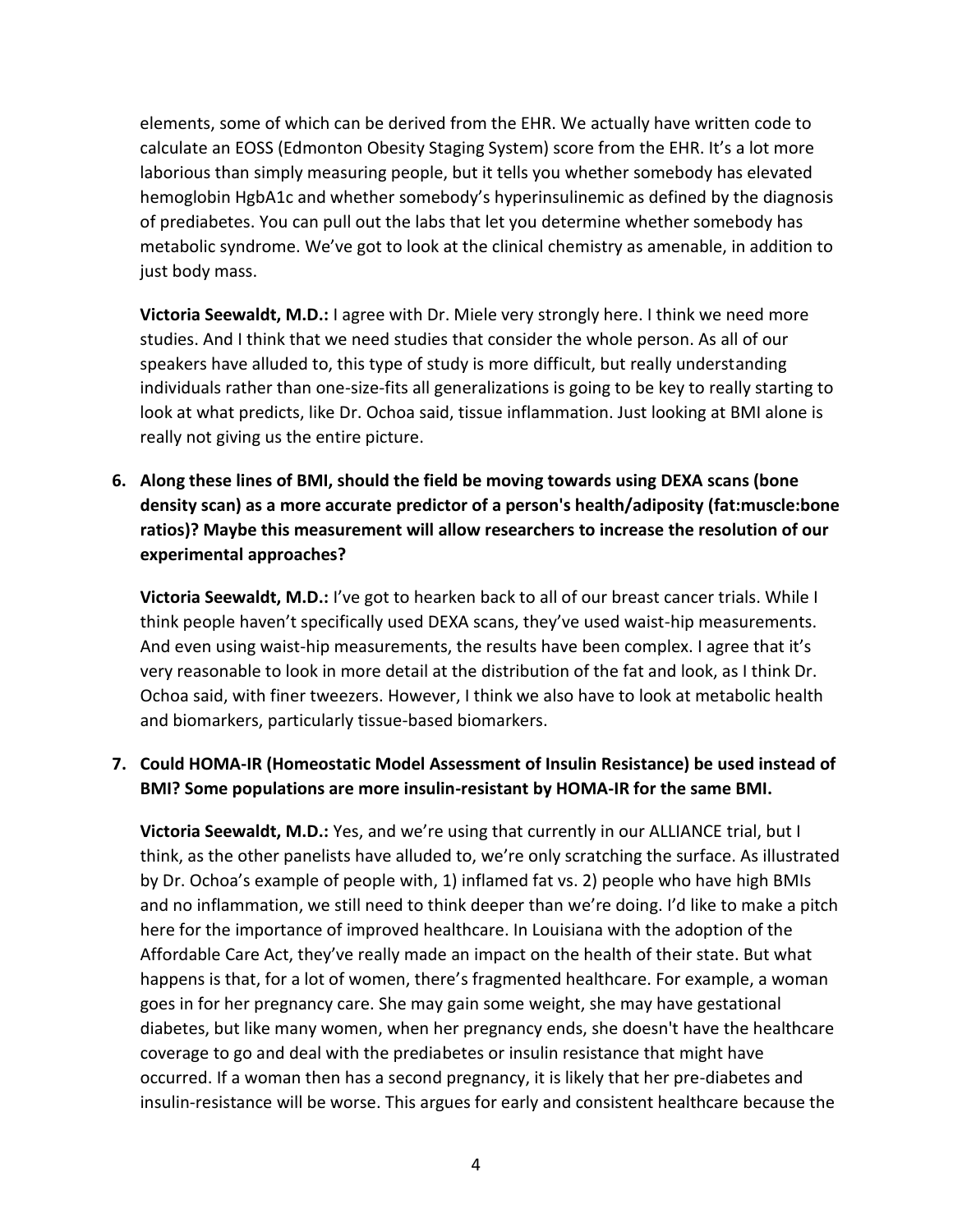Diabetes Prevention Program (DPP) shows that over 45% of diabetes can be prevented with the use of just gentle exercise, a reasonable diet, and the addition of metformin. The DPP is one of the most impactful trials conducted in the United States. But even though the findings have been translated to American Diabetes Clinical Guidelines, many primary care physicians do not follow them – as physicians we just sit there, follow people clinically, measure their weight and HgbA1c, and wait until people become diabetic. Then we finally say, oh, gee, let's give them metformin and ultimately, insulin.

**Augusto Ochoa, M.D.:** I think the other aspect of this is that while models of obesity in mice may give us some clues and tools to work with, nothing can replace the information that we can glean from patient studies. Both obese patients with and without cancer will be needed for better understanding of the mechanisms that increase the risk for cancer in obesity.

**Lucio Miele, M.D., Ph.D.:** And when patients present to oncologists with dysmetabolism or diabetes or obesity, we don't do much about it. Maybe we'll refer them to an endocrinologist or maybe not. Some of us are terrified of even talking about issues of weight with patients because it's a little sensitive. As you said, we don't want to give the impression that this is a matter of willpower or blaming patients for gaining weight. But we do have to emphasize that gaining weight is not healthy, that it's biology, and it can and should be corrected. That should become part of oncology.

**8. Could the panel discuss potential roles and involvement of high fructose corn syrup that is an indispensable component of Western diets? The metabolic changes/alterations could be influenced by this prevalent dietary constituent that could contribute to diet-induced obesity, particularly in low socioeconomic populations.** 

**Victoria Seewaldt, M.D.:** I think that high fructose corn syrup has caused major damage to the health of people in the United States and internationally. To illustrate this, we have a community-based intervention trial that uses education and a little bit of group exercise to prevent type-2 diabetes. The program is primarily focused on Latinas and it's run by our Latina *promotoras*. The program teaches people to shop on the outside aisles of the supermarket. The inside aisles of grocery stores house all the junk food and high-calorie foods containing high fructose corn syrup. The outside lanes are where the healthy food is located – vegetables, proteins, dairy, and minimal processed food. With very simple intervention, just a little bit of community-based exercise and shopping on the outside aisles of the supermarket, women have been able to reverse insulin resistance and prediabetes. So, I think part of it is the stuff on the inside aisles of our supermarkets – with all the processed foods containing high fructose corn syrup that are causing much damage to the health of our people.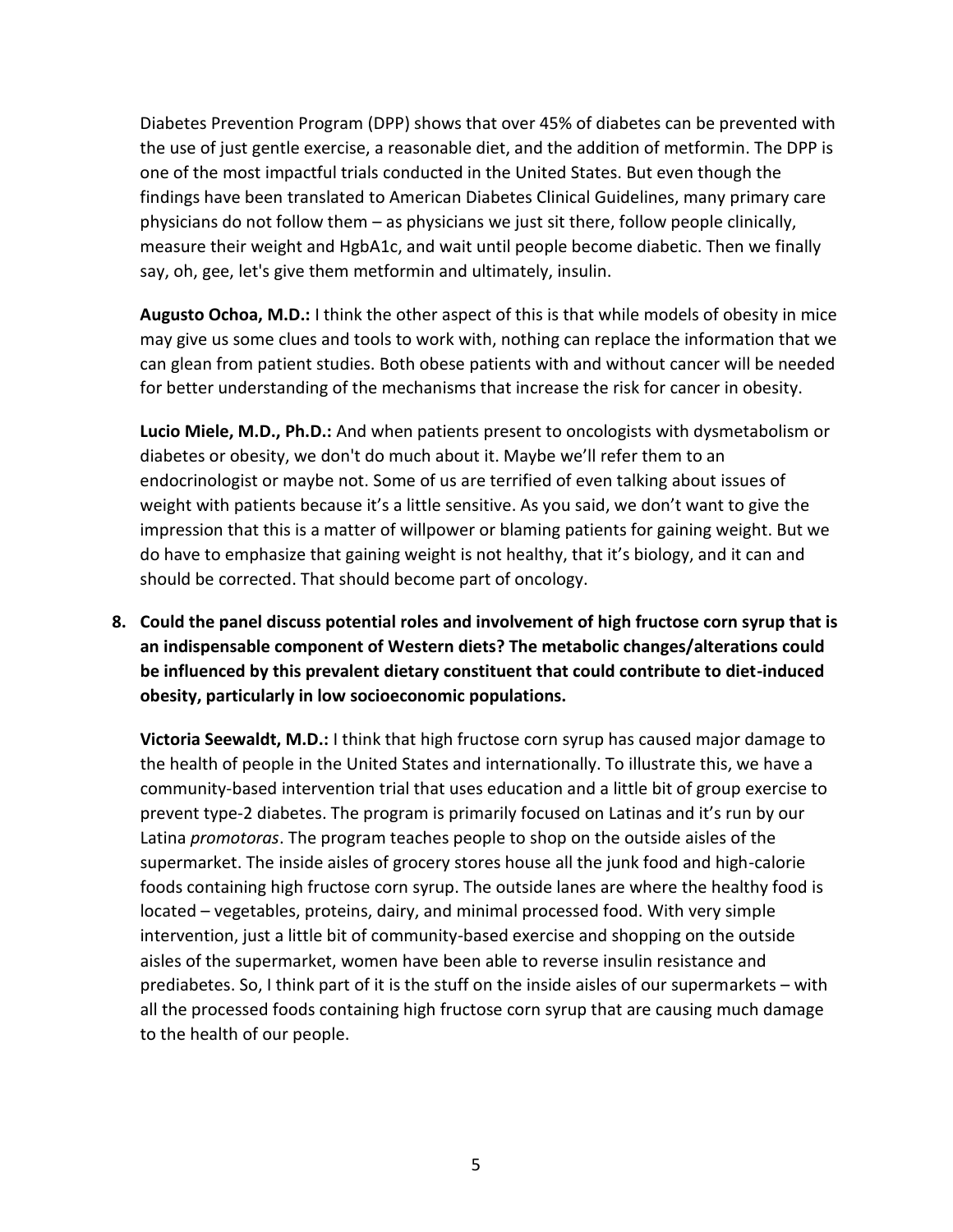#### **9. How can anti-inflammatory drug strategies reduce the risk of cancer and/or treat cancer?**

**Lucio Miele, M.D., Ph.D.:** That's a complicated one, because there are different classes of these drugs, not all of which have the same effects. Some of them have anticancer effects that are off target. They're not actually mediated by COX inhibition. That said, that is a field that should be investigated. The last time I gave a talk about this to our friends at the Mayo Clinic, what I heard was, "That's fantastic, but no one's ever going to want to fund this kind of study because there are no new medications to be developed here." Prostaglandins E2, which is the main target of many NSAIDs is one of the most potent immunosuppressants. It blocks the T-cell activation. So, there is a mechanistic reason for taking that. We just have to go into deeper detail, as Dr. Ochoa was saying earlier, deciding which class of drug and which member of which class of drug works better. But repurposing is the key.

**Augusto Ochoa, M.D.:** We already have thousands of drugs that are approved for other indications that also have an impact on immunity overall. For example, one of our investigators, Dr. Yaguang Xi, while looking at an old anti-inflammatory, sulindac, has found that it has a major impact in the expression of PDL1 and the function of MDSC (Myeloidderived suppressor cells). I believe we can repurpose many drugs by further understanding their impact on inflammation, even if they do not have an impact on obesity or metabolic syndrome.

# **10. Is there a difference in MDSC patterns for microsatellite unstable vs microsatellite stable colon cancers?**

**Augusto Ochoa, M.D.:** We have not specifically studied MDSC in patients with or without microsatellite instability-associated colon cancer. I believe, however, that this would be a very interesting question for study.

# **11. I want to especially understand whether I heard correctly that propensity for development of type-2 diabetes can become imprinted epigenetically and therefore inherited?**

**Victoria Seewaldt, M.D.:** I apologize if I misspoke. Imprinting is complex [\(see reviews by](https://randyjirtle.com/)  [Randy Jirtle for more information\)](https://randyjirtle.com/). Genes for energy utilization and growth have a paternal origin of imprinting. This means that if your father had a poor diet, it is possible to pass on these imprint marks. I think that there needs to be greater study of imprinting before it is possible to say that abnormal paternal imprinting of growth regulatory and/or metabolic genes causes type-2 diabetes.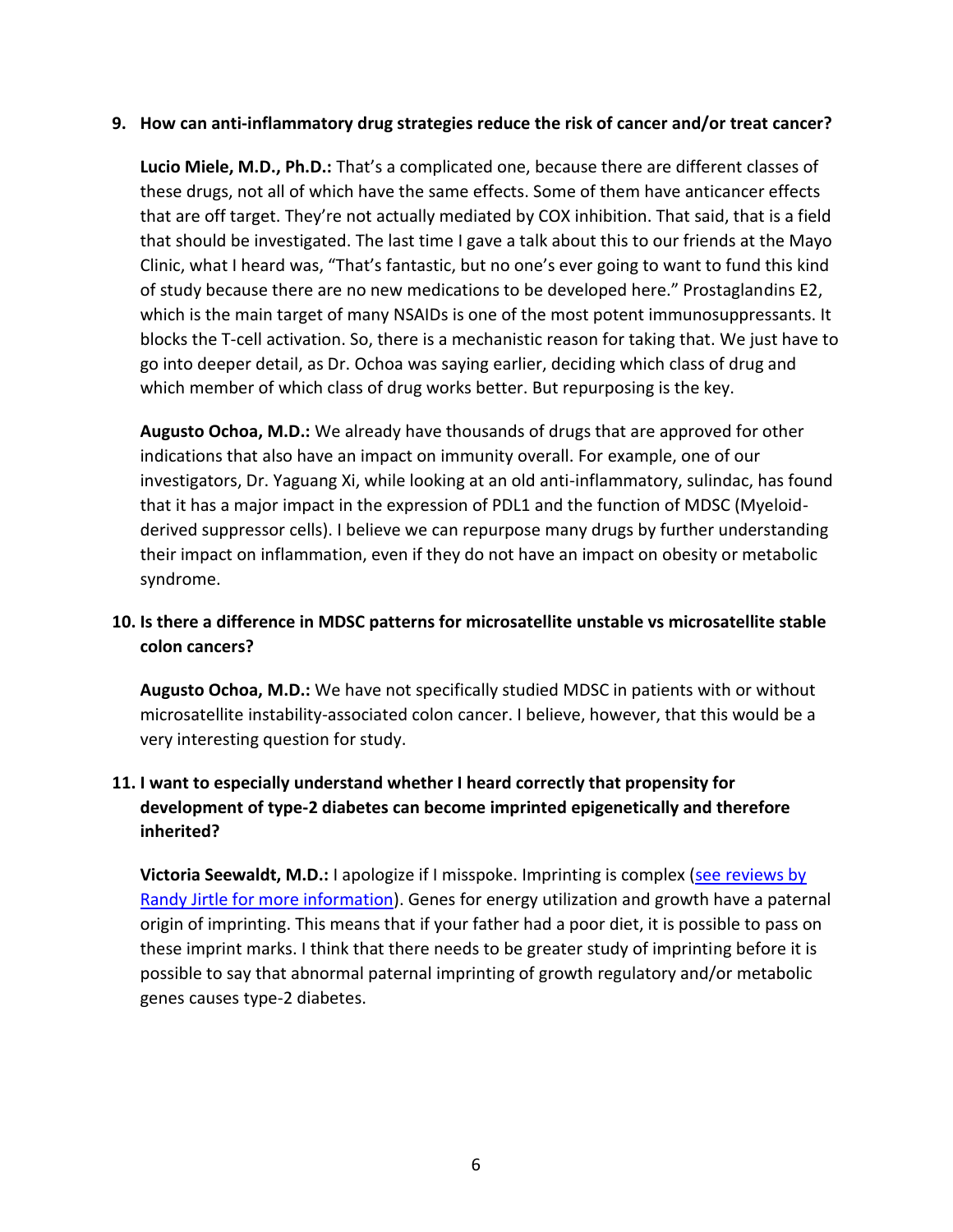#### **12. Is there a correlation between BMI and liver cirrhosis/liver cancer?**

**Victoria Seewaldt, M.D.:** Yes, definitely. There is currently an epidemic of obesity-linked fatty liver, liver fibrosis, and liver cancer. It is also suspected that environmental carcinogens such as arsenic may also worsen this.

# **13. Are there any known SNP (single nucleotide polymorphisms) that make Asians more susceptible to metabolic syndrome caused by a Western diet?**

**Lucio Miele, M.D., Ph.D.:** There a number of GWAs (genome-wide association studies) identifying potential SNPs associated with dysmetabolism in various Asian populations. For example: [Genome-wide association study of metabolic syndrome in Korean populations;](https://pubmed.ncbi.nlm.nih.gov/31910446/) [Association of BDNF rs6265 and MC4R rs17782313 with metabolic syndrome in Pakistanis;](https://pubmed.ncbi.nlm.nih.gov/31502573/) [Susceptibility loci for metabolic syndrome and metabolic components identified in Han](https://pubmed.ncbi.nlm.nih.gov/28371326/)  [Chinese: a multi-stage genome-wide association study.](https://pubmed.ncbi.nlm.nih.gov/28371326/) These would have to be replicated in larger samples.

#### **14. How exactly does obesity raise the risk for inflammation and cancer formation?**

**Augusto Ochoa, M.D.:** Obesity increases the production of pro-inflammatory cytokines (IL-6) and [colony-stimulating factors](https://www.cancer.gov/publications/dictionaries/cancer-terms/def/colony-stimulating-factor) such as G and GM-CSF from adipocytes, which in turn stimulate the production of inflammatory cells such as MDSC from the bone marrow. Furthermore, it increases the infiltration of adipose tissue by inflammatory cells.

**Lucio Miele, M.D., Ph.D.:** There are several theories. Adipose tissue produces a variety of soluble factors including [VEGF](https://www.cancer.gov/publications/dictionaries/cancer-terms/def/vascular-endothelial-growth-factor) (vascular endothelial growth factor), TGF-beta (transforming growth factor beta) and others that affect the bone marrow and immune cells. VEGF stimulates the production of MDSC, which promote chronic inflammation and suppress adaptive immunity. Adipokines like leptin crosstalk with cancer cells.

### **15. Can anti-inflammatory strategies reduce either the risk of cancer or treat cancer?**

**Victoria Seewaldt, M.D.:** Yes – potentially. Aspirin is anti-inflammatory and epidemiological studies show a link between aspirin use and reduced cancer risk. However, there need to be prospective prevention studies, as the epidemiologic results are not always consistent.

**Augusto Ochoa, M.D.:** Yes, extensive clinical trials have shown that in certain conditions that predispose to cancer, such as familial polyposis of the colon, the use of antiinflammatories can decrease the incidence of cancer in these patients.